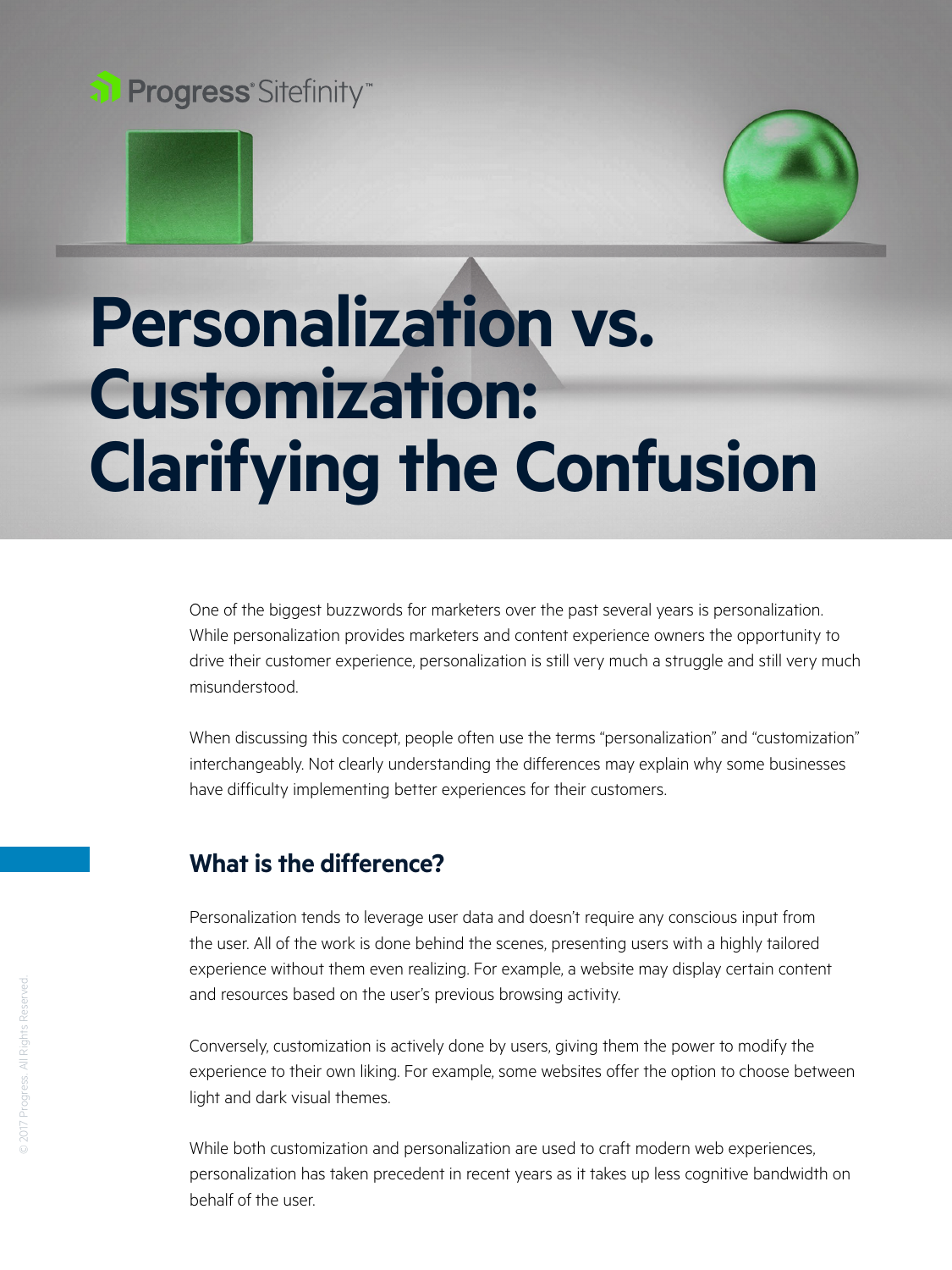### **Is the technology used for each different?**

For the most part, the tools leveraged to personalize an experience are different than the tools required to create a customized experience. This is driven by the difference in user managed vs. managed on behalf of the user—or, to put it differently, explicit vs. implicit.

Customization is done by the user while personalization is usually achieved through an experience management platform that follows user journeys. More often than not, personalization employs the use of a content experience management software to track and act on user behavior.

Many different technologies can come into the mix when implementing personalization. For example, a business can have multiple personas that span eight regions across twenty web and mobile sites, which all result in many points of personalization. Personalization technologies implement the different personalized experiences for that company.

## **Why would a business customize vs. personalize?**

There are many reasons why companies may choose to do one over the other. The most obvious answer is cost and complexity. In order to perform an adequate level of personalization for users, companies must employ analytics and marketing tools to gather the required data. Personalization may not always be tailored accurately 100% of the time, whereas customization is done by the user and ensures a tailored experience. Some users may prefer customization over personalization as well, as it means that limited personal data is shared.

## **What should I do?**

Every business needs to start tailoring experiences for customers. Your customers want an experience that is adapted to them, generic experiences will not capture their attention in the same way. As new generations have different expectations, businesses of all types need to provide the best experience for each customer.

While personalization offers a world of possibilities, most businesses don't have the tools, knowledge or access to the data needed to personalize experiences. Customization offers an easy first step to start tailoring customer experiences. Both are important tools for enhancing the user experience.